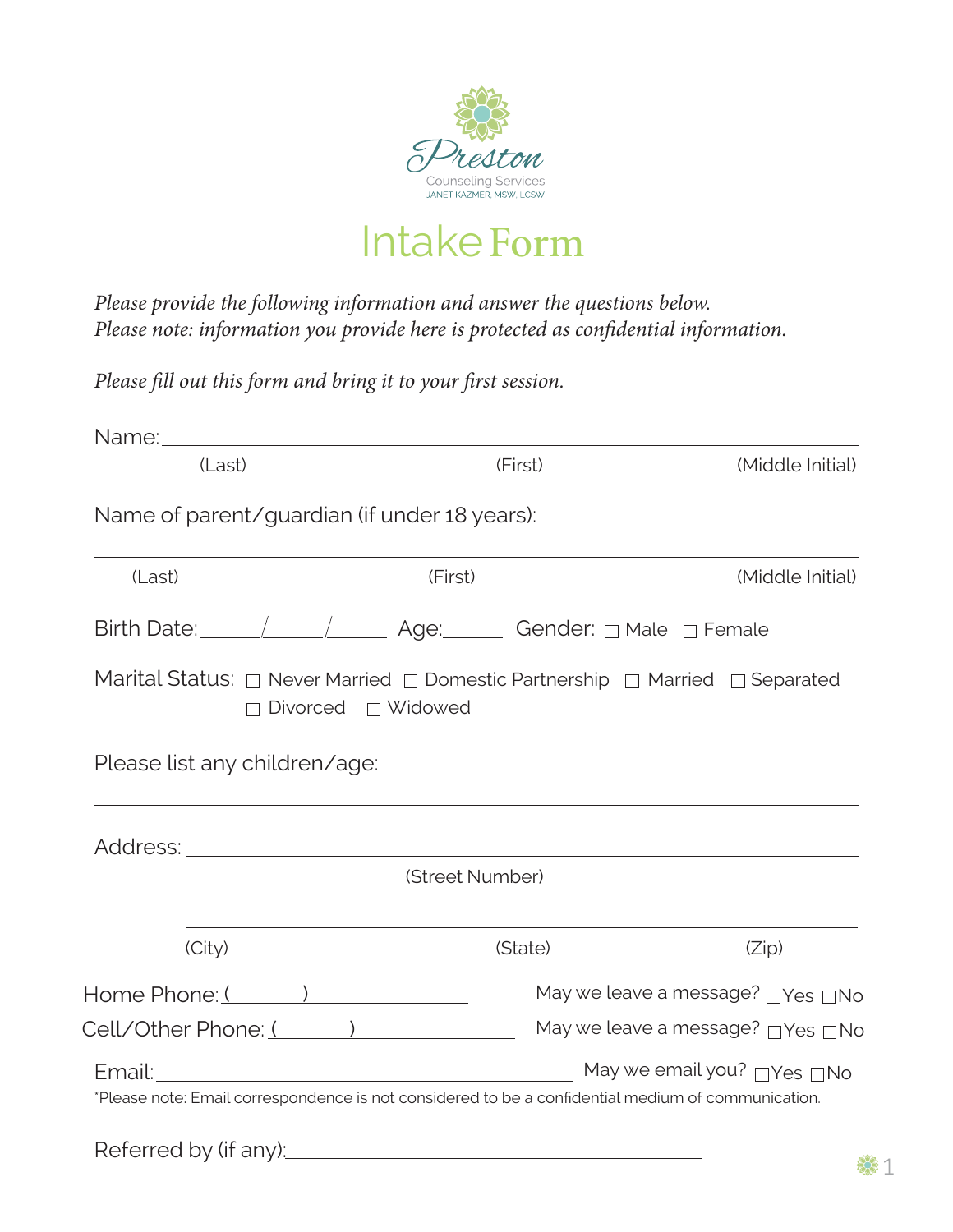Have you previously received any type of mental health services (psychotherapy, psychiatric services, etc.)?

No  $\Box$  Yes, previous therapist/practitioner:

Are you currently taking any prescription medication? Yes □No Please list: <u>with the set of the set of the set of the set of the set of the set of the set of the set of the set of the set of the set of the set of the set of the set of the set of the set of the set of the set of the s</u>

Have you ever been prescribed psychiatric medication?

Yes □No Please list and provide dates: **Figure 2018** 2019 12:00:00 Please list and provide dates:

| GENERAL HEALTH AND MENTAL HEALTH INFORMATION |  |
|----------------------------------------------|--|
|----------------------------------------------|--|

1. How would you rate your current physical health? (please circle)

| Poor | Unsatisfactory | Satisfactory | Good | Very good |
|------|----------------|--------------|------|-----------|
|      |                |              |      |           |

Please list any specific health problems you are currently experiencing:

2. How would you rate your current sleeping habits? (please circle)

|  | Poor | Unsatisfactory | Satisfactory | Good | Very good |
|--|------|----------------|--------------|------|-----------|
|--|------|----------------|--------------|------|-----------|

Please list any specific sleep problems you are currently experiencing:

3. How many times per week do you generally exercise?

What types of exercise to you participate in:

4. Please list any difficulties you experience with your appetite or eating patterns.

|  | 5. Are you currently experiencing overwhelming sadness, grief or depression? |
|--|------------------------------------------------------------------------------|
|  | $\Box$ No $\Box$ Yes If yes, for approximately how long?                     |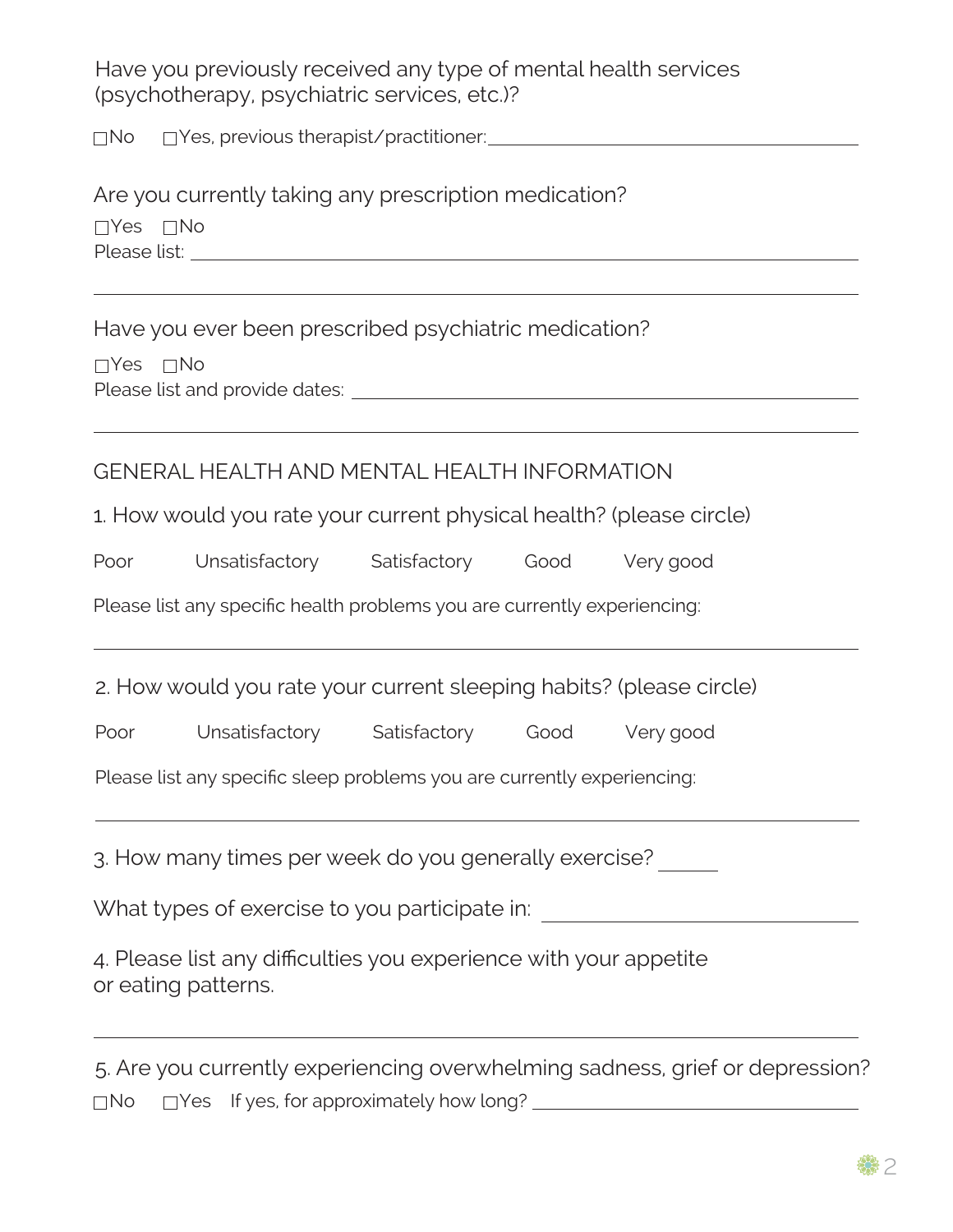| 6. Are you currently experiencing anxiety, panic attacks or have any phobias?<br>□No □Yes If yes, when did you begin experiencing this? ________________________ |
|------------------------------------------------------------------------------------------------------------------------------------------------------------------|
|                                                                                                                                                                  |
| 7. Are you currently experiencing any chronic pain?                                                                                                              |
| 8. Do you drink alcohol more than once a week?<br>$\Box$ No $\Box$ Yes                                                                                           |
| 9. How often do you engage recreational drug use?                                                                                                                |
| □Daily □Weekly □Monthly □Infrequently □Never                                                                                                                     |
| 10. Are you currently in a romantic relationship? $\Box$ No $\Box$ Yes                                                                                           |
| On a scale of 1-10, how would you rate your relationship? ______________________                                                                                 |
| 11. What significant life changes or stressful events<br>have you experienced recently:                                                                          |
|                                                                                                                                                                  |

## FAMILY MENTAL HEALTH HISTORY:

In the section below identify if there is a family history of any of the following. If yes, please indicate the family member's relationship to you in the space provided (father, grandmother, uncle, etc.).

|                               | Please Circle | <b>List Family Member</b> |
|-------------------------------|---------------|---------------------------|
| Alcohol/Substance Abuse       | yes / no      |                           |
| Anxiety                       | yes / no      |                           |
| Depression                    | yes / no      |                           |
| Domestic Violence             | yes / no      |                           |
| <b>Eating Disorders</b>       | yes / no      |                           |
| Obesity                       | yes / no      |                           |
| Obsessive Compulsive Behavior | yes / no      |                           |
| Schizophrenia                 | yes / no      |                           |
| Suicide Attempts              | yes / no      |                           |